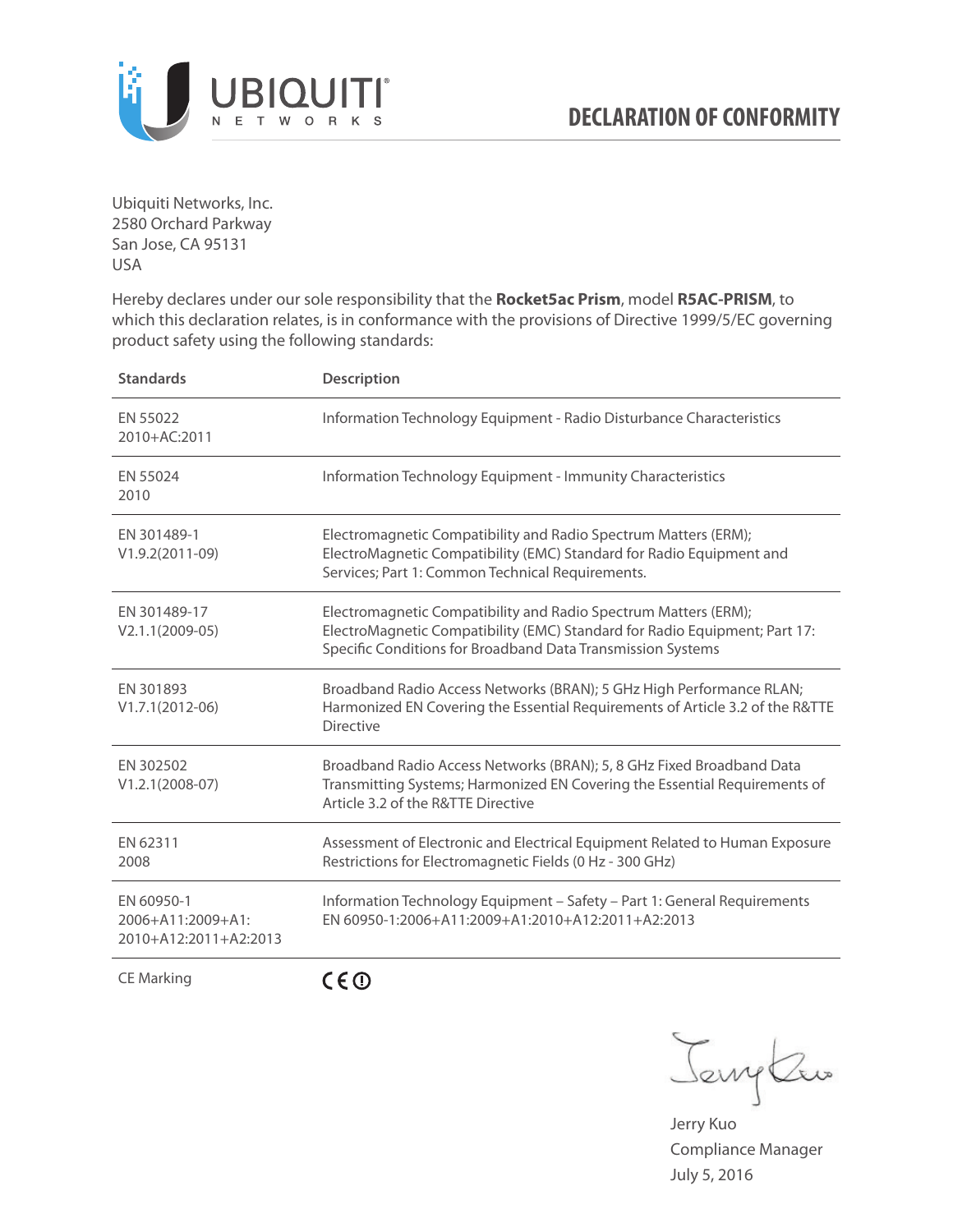

# **Česky** [Czech]

UBIQUITI NETWORKS tímto prohlašuje, že toto UBIQUITI NETWORKS zařízení, je ve shod se základními požadavky a dalšími příslušnými ustanoveními směrnice 1999/5/ES.

## **Dansk** [Danish]

Hermed, UBIQUITI NETWORKS, erklærer at denne UBIQUITI NETWORKS enhed, er i overensstemmelse med de væsentlige krav og øvrige relevante krav i direktiv 1999/5/EF.

## **Nederlands** [Dutch]

Hierbij verklaart UBIQUITI NETWORKS, dat deze UBIQUITI NETWORKS apparaat, in overeenstemming is met de essentiële eisen en de andere relevante bepalingen van richtlijn 1999/5/EC.

## **English**

Hereby, UBIQUITI NETWORKS, declares that this UBIQUITI NETWORKS device, is in compliance with the essential requirements and other relevant provisions of Directive 1999/5/EC.

## **Eesti** [Estonian]

Käesolevaga UBIQUITI NETWORKS kinnitab, et antud UBIQUITI NETWORKS seade, on vastavus olulistele nõuetele ja teistele asjakohastele sätetele direktiivi 1999/5/EÜ.

## **Suomi** [Finnish]

Täten UBIQUITI NETWORKS vakuuttaa, että tämä UBIQUITI NETWORKS laite, on yhdenmukainen olennaisten vaatimusten ja muiden sitä koskevien direktiivin 1999/5/EY.

## **Français** [French]

Par la présente UBIQUITI NETWORKS déclare que l'appareil UBIQUITI NETWORKS, est conforme aux exigences essentielles et aux autres dispositions pertinentes de la directive 1999/5/CE.

## **Deutsch** [German]

Hiermit erklärt UBIQUITI NETWORKS, dass sich dieses UBIQUITI NETWORKS Gerät, in Übereinstimmung mit den grundlegenden Anforderungen und den anderen relevanten Vorschriften der Richtlinie 1999/5/EG befindet.

## **Ελληνική** [Greek]

Δια του παρόντος, UBIQUITI NETWORKS, δηλώνει ότι αυτή η συσκευή UBIQUITI NETWORKS, είναι σε συμμόρφωση με τις βασικές απαιτήσεις και τις λοιπές σχετικές διατάξεις της οδηγίας 1995/5/ΕΚ.

## **Magyar** [Hungarian]

Ezennel UBIQUITI NETWORKS kijelenti, hogy ez a UBIQUITI NETWORKS készülék megfelel az alapvető követelményeknek és más vonatkozó 1999/5/EK irányelv rendelkezéseit.

## **Íslenska** [Icelandic]

Hér, UBIQUITI NETWORKS, því yfir að þetta UBIQUITI NETWORKS tæki er í samræmi við grunnkröfur og önnur viðeigandi ákvæði tilskipun 1999/5/EC.